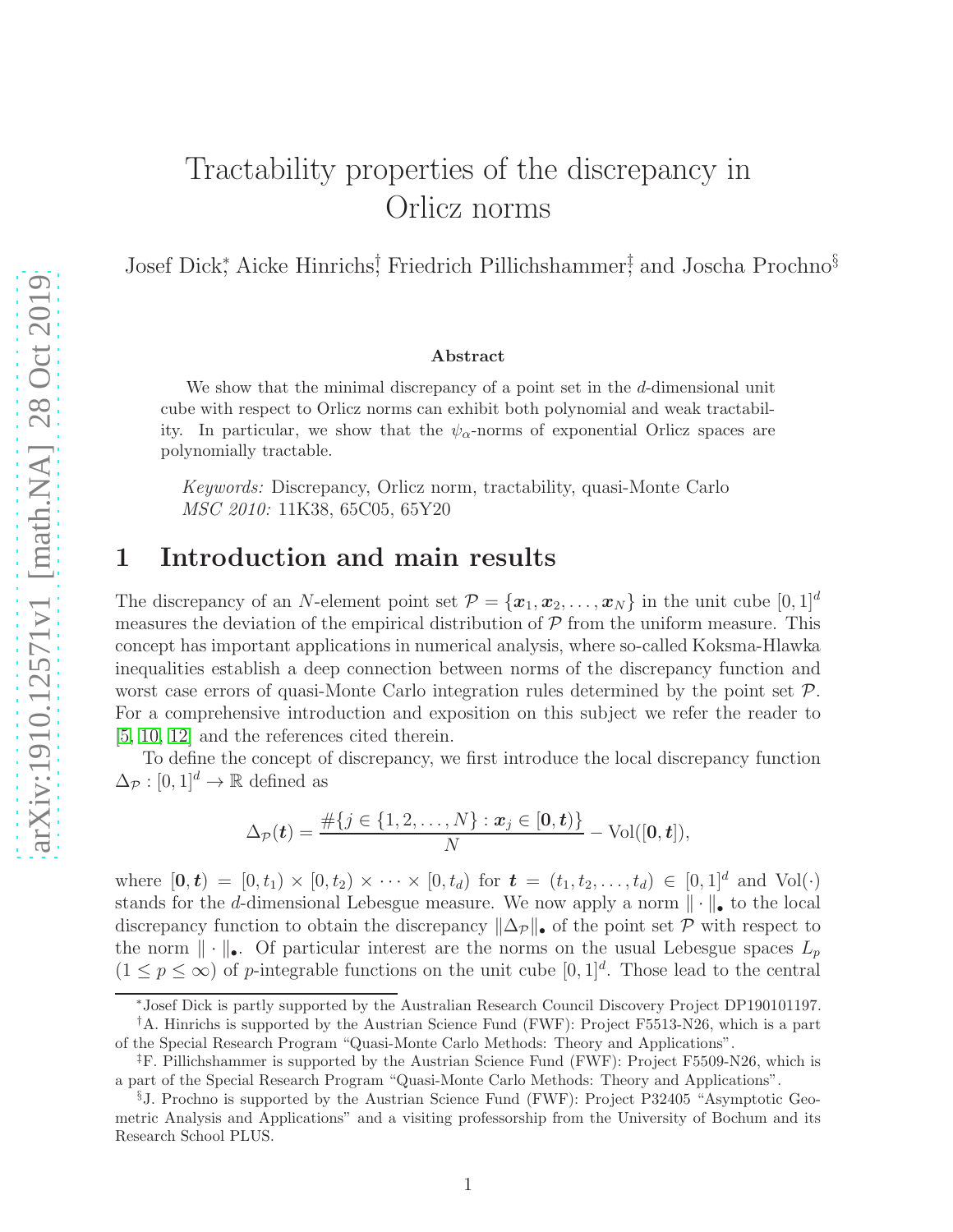notions of  $L_p$ -discrepancy for  $1 \leq p < \infty$ , and the  $L_\infty$ -discrepancy, which is usually called the star-discrepancy, when  $p = \infty$ .

The  $N<sup>th</sup>$  minimal discrepancy with respect to the norm  $\|\cdot\|_{\bullet}$  in dimension d is the best possible discrepancy over all point sets of size N in the d-dimensional unit cube  $[0, 1]^d$ , i.e.,

$$
\operatorname{disc}_{\bullet}(N, d) = \inf_{\substack{\mathcal{P} \subset [0, 1]^d \\ |\mathcal{P}| = N}} \|\Delta_{\mathcal{P}}\|_{\bullet}.
$$

We compare this value with the initial discrepancy given by the discrepancy of the empty point set  $\|\Delta_{\emptyset}\|_{\bullet}$ . Since the initial discrepancy may depend on the dimension, we use it to normalize the  $N^{\text{th}}$  minimal discrepancy when we study the dependence of disc<sub>•</sub>(N, d) on the dimension d. We therefore define the inverse of the  $N<sup>th</sup>$  minimal discrepancy in dimension d as the number  $N_{\bullet}(\varepsilon, d)$  which is the smallest number N such that a point set with N points exists that reduces the initial discrepancy at least by a factor of  $\varepsilon \in (0,1)$ ,

$$
N_{\bullet}(\varepsilon, d) = \min \big\{ N \in \mathbb{N} \, : \, \text{disc}_{\bullet}(N, d) \le \varepsilon ||\Delta_{\emptyset}||_{\bullet} \big\}.
$$

In this paper we are interested in how  $N_{\bullet}(\varepsilon, d)$  depends simultaneously on  $\varepsilon$  and the dimension d. In general, the dependence of the inverse of the  $N<sup>th</sup>$  minimal discrepancy can take different forms. For instance, if the dependence on the dimension d or on  $\varepsilon^{-1}$  is exponential, then we call the discrepancy intractable. If the inverse of the  $N<sup>th</sup>$  minimal discrepancy grows exponentially fast in  $d$ , then the discrepancy is said to suffer from the curse of dimensionality. On the other hand, if  $N_{\bullet}(\varepsilon, d)$  increases at most polynomially in d and  $\varepsilon^{-1}$ , as d increases and  $\varepsilon$  tends to zero, then the discrepancy is said to be polynomially tractable. This leads us to the following definition.

<span id="page-1-1"></span>**Definition 1.** The discrepancy with respect to the norm  $\|\cdot\|_2$  is polynomially tractable if *there are numbers*  $C \in (0, \infty)$ ,  $\tau \in (0, \infty)$ *, and*  $\sigma \in (0, \infty)$  *such that* 

<span id="page-1-0"></span>
$$
N_{\bullet}(\varepsilon, d) \le C d^{\tau} \varepsilon^{-\sigma}, \quad \text{for all } \varepsilon \in (0, 1) \text{ and all } d \in \mathbb{N}.
$$
 (1)

*The infimum over all exponents*  $\tau \in (0, \infty)$  *such that a bound of the form* [\(1\)](#page-1-0) *holds is called the* d*-exponent of polynomial tractability.*

To cover cases between polynomial tractability and intractability, we now introduce the concept of weak tractability, where  $N_{\bullet}(\varepsilon, d)$  is not exponential in  $\varepsilon^{-1}$  and d. This encodes the absence of intractability.

**Definition 2.** The discrepancy with respect to the norm  $\|\cdot\|_{\bullet}$  is weakly tractable, if

$$
\lim_{d+\varepsilon^{-1}\to\infty} \frac{\log N_{\bullet}(\varepsilon, d)}{d+\varepsilon^{-1}} = 0.
$$

The subject of tractability of multivariate problems is a very popular and active area of research and we refer the reader to the books [\[15,](#page-8-3) [16\]](#page-8-4) by Novak and Woźniakowski for an introduction into tractability studies of discrepancy and an exhaustive exposition.

A famous result by Heinrich, Novak, Wasilkowski, and Wo´zniakowski [\[8\]](#page-8-5) based on the theory of empirical processes and Talagrand's majorizing measure theorem shows that the star-discrepancy is polynomially tractable. In fact, they show that  $\tau$  in Definition [1](#page-1-1) can be set to one and hence in this case the inverse of the star-discrepancy  $N_{L_{\infty}}(\varepsilon, d)$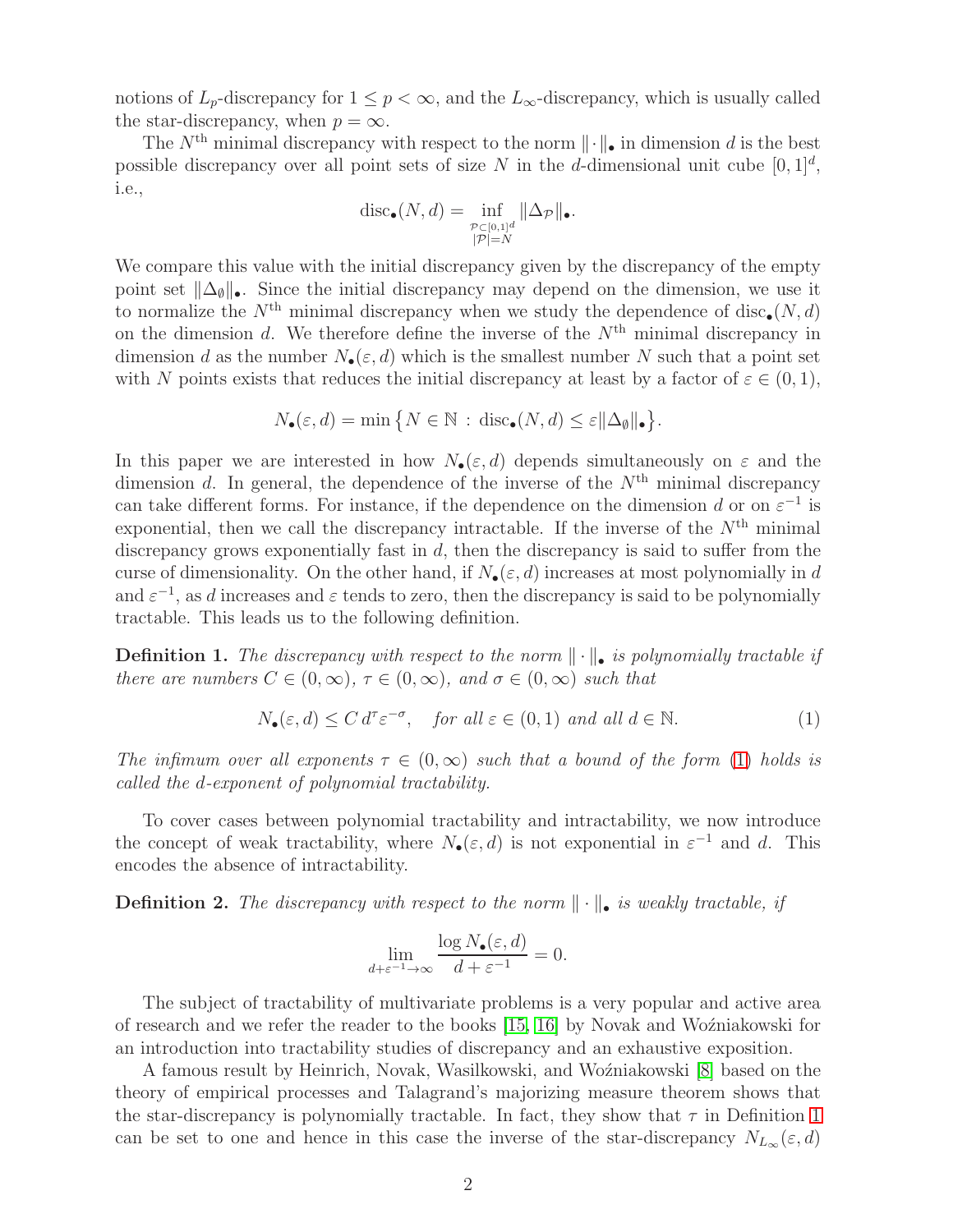depends at most linearly on the dimension d. It was shown in [\[8\]](#page-8-5) and [\[9\]](#page-8-6) that  $\tau = 1$  is the minimal possible  $\tau$  in Definition [1](#page-1-1) for the star-discrepancy. Determining the optimal exponent  $\sigma$  for  $\varepsilon^{-1}$  is an open problem. On the other hand, the  $L_2$ -discrepancy is known to be intractable, as shown by Woźniakowski [\[17\]](#page-8-7) (see also [\[16\]](#page-8-4)). The behavior of the inverse of the  $L_p$ -discrepancy in between, where  $p \notin \{2, \infty\}$ , seems to be unknown.

Note that due to the normalization with the initial discrepancy, we cannot infer a continuous change in the behavior of  $N_{L_p}(\varepsilon, d)$  as p goes from 1 to  $\infty$ . A natural assumption seems to be that the  $L_p$ -discrepancy is intractable for any  $p \in [1,\infty)$ . If correct, this would mean that there is a sharp change from intractability to polynomial tractability as one goes from  $p \in [1,\infty)$  to  $p = \infty$ . A natural question which hence arises is what happens between those two cases  $p \in [1,\infty)$  and  $p = \infty$ .

To study this question, we introduce for  $\alpha \in [1,\infty)$  the exponential Orlicz norms  $\|\cdot\|_{\psi_{\alpha}}$ , which for a measurable function f defined on  $[0, 1]^d$  are given by

$$
||f||_{\psi_{\alpha}} = \inf \left\{ K > 0 : \int_{[0,1]^d} \psi_{\alpha} \left( \frac{|f(\boldsymbol{x})|}{K} \right) d\boldsymbol{x} \le 1 \right\},\
$$

where  $\psi_{\alpha}(x) = \exp(x^{\alpha}) - 1$ . The assumption  $\alpha \ge 1$  guarantees the convexity of  $\psi_{\alpha}$ . These norms play an important role in the study of the concentration of mass in highdimensional convex bodies and we refer the reader to [\[3,](#page-7-0) [4\]](#page-7-1) and [\[13\]](#page-8-8) for more information. An introduction to the theory of Orlicz spaces can be found in [\[11\]](#page-8-9). As we shall see later, the discrepancy with respect to  $\psi_{\alpha}$ -norms turns out to be polynomially tractable as well.

In our context it is interesting to also study variations of these norms exhibiting different types of behavior of  $N_{\bullet}(\varepsilon, d)$  as a function of the dimension d. In fact, we may write  $\psi_{\alpha}$  as the series

$$
\psi_{\alpha}(x) = \frac{x^{\alpha}}{1!} + \frac{x^{2\alpha}}{2!} + \frac{x^{3\alpha}}{3!} + \cdots
$$

and consider the more general case where  $\psi_{\alpha}$  is replaced by a function

<span id="page-2-0"></span>
$$
\psi_{\alpha,\varphi}(x) = \frac{x^{\alpha}}{(\varphi(\alpha))^{\alpha}} + \frac{x^{2\alpha}}{(\varphi(2\alpha))^{2\alpha}} + \frac{x^{3\alpha}}{(\varphi(3\alpha))^{3\alpha}} + \cdots
$$
 (2)

for a non-decreasing function  $\varphi : [0, \infty) \to [0, \infty)$  with  $\lim_{x \to \infty} \varphi(x) = \infty$ . Note that the growth condition on  $\varphi$  guarantees, according to the ratio test, the absolute convergence of the series [\(2\)](#page-2-0) for all  $x \in [0, \infty)$ . Choosing  $\varphi(p\alpha) = (p!)^{1/(p\alpha)}$  takes us back to the  $\psi_{\alpha}$ -norm, which is therefore a special case of the more general setting.

Below we will characterize functions  $\varphi$  for which the discrepancy with respect to  $\|\cdot\|_{\psi_{\alpha,\varphi}},$  given by

$$
||f||_{\psi_{\alpha,\varphi}} = \inf \left\{ K > 0 : \int_{[0,1]^d} \psi_{\alpha,\varphi} \left( \frac{|f(\boldsymbol{x})|}{K} \right) d\boldsymbol{x} \le 1 \right\},\
$$

is polynomially tractable and weakly tractable. In general, if  $\psi_{\alpha,\varphi} : [0,\infty) \to [0,\infty)$  is zero in zero, increasing, convex, and satisfies  $\lim_{x\to 0} \psi_{\alpha,\varphi}(x)/x = \lim_{x\to\infty} x/\psi_{\alpha,\varphi}(x) = 0$ , then  $\psi_{\alpha,\varphi}$  is called an N-function and  $\|\cdot\|_{\psi_{\alpha,\varphi}}$  is a norm. The limit assumptions simply guarantee that the convex-dual is again an N-function. Such types of norms are known as Luxemburg norms, named after W. A. J. Luxemburg [\[14\]](#page-8-10). One typically just speaks of Orlicz functions and Orlicz norms.

The aim of this paper is to show the following result.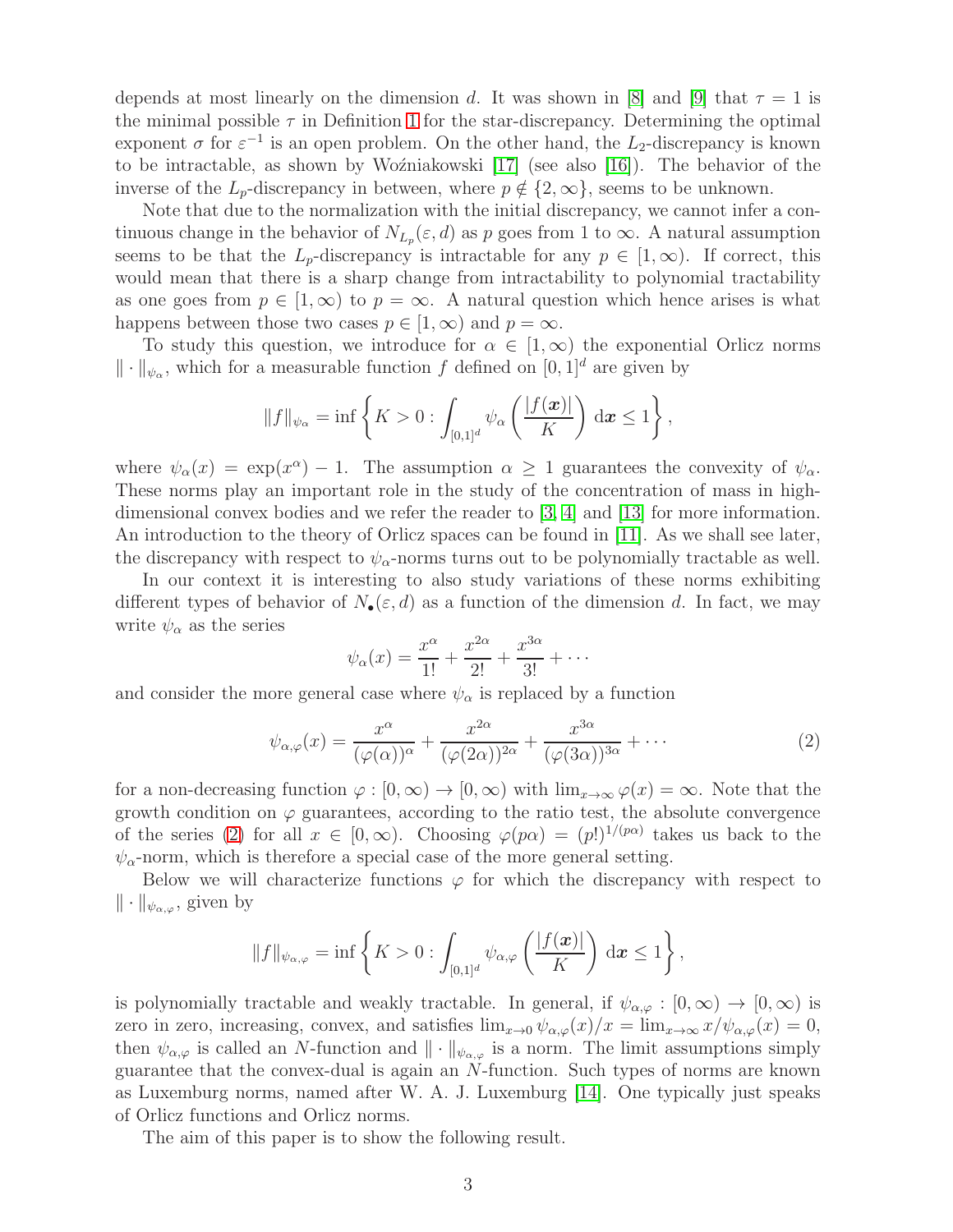<span id="page-3-0"></span>**Theorem 1.** Let  $\alpha \in [1, \infty)$ . Then the following hold:

- *1. The discrepancy with respect to the*  $\psi_{\alpha}$ -norm  $\|\cdot\|_{\psi_{\alpha}}$  *is polynomially tractable.*
- *2. For any*  $\varphi : [0, \infty) \to [0, \infty)$  *for which there exists an*  $r \geq 0$  *and a constant*  $C \in$  $(0, \infty)$  *such that for all*  $p \geq 1$

<span id="page-3-2"></span>
$$
\varphi(p) \le C p^r,\tag{3}
$$

*the discrepancy with respect to*  $\|\cdot\|_{\psi_{\alpha,\varphi}}$  *is polynomially tractable. The d-exponent of polynomial tractability is at most*  $3 + 2r$ *.* 

*3. For any*  $\varphi : [0, \infty) \to [0, \infty)$  *which satisfies* 

<span id="page-3-1"></span>
$$
\lim_{p \to \infty} \frac{\log \varphi(p)}{p} = 0,\tag{4}
$$

*the discrepancy with respect to*  $\|\cdot\|_{\psi_{\alpha,\varphi}}$  *is weakly tractable.* 

**Remark 1.** Note that by choosing  $\psi_{\alpha,\varphi}(p) = p^r$  we obtain the classical  $L_r$ -norm. In this case  $\alpha = 1$  and  $\varphi(p) = \infty$  for all  $p \neq r$  and 1 otherwise. This choice of  $\varphi$  does not satisfy any of the conditions in Theorem [1.](#page-3-0)

An example of a function  $\varphi$  that satisfies condition [\(4\)](#page-3-1) for weak tractability is  $\varphi(p)$  =  $\exp(p^{\tau})$  with some  $\tau \in (0, 1)$ . This function does not satisfy condition [\(3\)](#page-3-2).

We can in fact provide a more accurate estimate for the exponential Orlicz norms and the d-exponent of polynomial tractability.

<span id="page-3-4"></span>**Theorem 2.** For any  $\alpha \in [1, \infty)$ , we have

$$
N_{\psi_{\alpha}}(\varepsilon, d) \le \left[ C_{\alpha} d^{\max\{1, 2/\alpha\}} \left( \log(d+1) \right)^{2/\alpha} \varepsilon^{-2} \right],
$$

*where*

$$
C_{\alpha} = 2601 \cdot \alpha^{2/\alpha} \cdot \left(\frac{\sqrt{2\pi}}{e^{11/12}}\right)^{2/\alpha}.
$$

*In particular, the d-exponent of polynomial tractability is at most* max $\{1, 2/\alpha\}$ *.* 

This upper bound on  $N_{\psi_\alpha}(\varepsilon, d)$  shows that for  $\alpha \to \infty$  the inverse of the stardiscrepancy depends linearly on the dimension, thereby matching the result of Heinrich, Novak, Wasilkowski, and Woźniakowski [\[8\]](#page-8-5).

In the following Section [2](#page-3-3) we present the proofs of our main results, where we start by establishing an equivalence between the norms  $\|\cdot\|_{\psi_{\alpha,\varphi}}$  and an expression involving a supremum of classical  $L_p$ -norms. Subsection [2.1](#page-5-0) is then devoted to the proof of Theorem [1.](#page-3-0) The proof of Theorem [2](#page-3-4) will be presented in Subsection [2.2.](#page-6-0)

## <span id="page-3-3"></span>2 The proofs

For the proofs of Theorems [1](#page-3-0) and [2](#page-3-4) we define another norm which we show to be equivalent to the Orlicz norm  $\|\cdot\|_{\psi_{\alpha,\varphi}}$ , namely

<span id="page-3-5"></span>
$$
||f||_{\varphi} := \sup_{p \ge 1} \frac{||f||_{L_p}}{\varphi(p)} \tag{5}
$$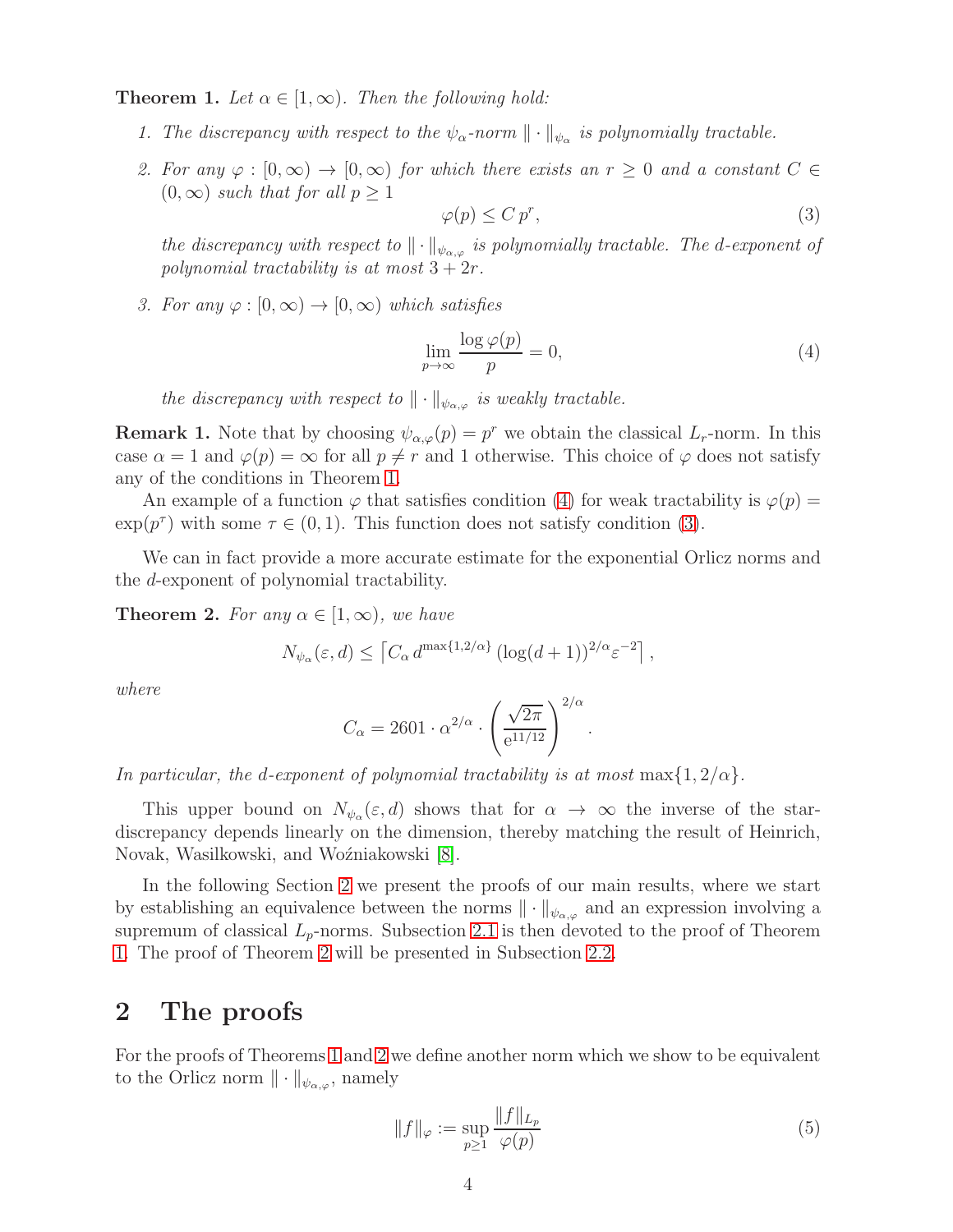with  $\varphi : [0, \infty) \to [0, \infty)$ . In the special case of exponential Orlicz norms  $\|\cdot\|_{\psi_{\alpha}}$  such an equivalence is a classical result in asymptotic geometric analysis and may be found, without explicit constants, in the monographs [\[3,](#page-7-0) Lemma 3.5.5] and [\[4,](#page-7-1) Lemma 2.4.2]. In the context of this paper it is important that these constants do not depend on the dimension d.

<span id="page-4-2"></span>**Lemma 1.** Let  $d \in \mathbb{N}$  and  $\alpha \in [1, \infty)$ . For any measurable function  $f : [0, 1]^d \to \mathbb{R}$ , we *have the estimates*

<span id="page-4-0"></span>
$$
\inf_{p\geq 1} \frac{\varphi(p)}{\max\{\varphi(\alpha), \varphi(p)\}} \|f\|_{\varphi} \leq \|f\|_{\psi_{\alpha,\varphi}} \leq 2^{1/\alpha} \|f\|_{\varphi}.
$$
\n(6)

*In particular, for any*  $\alpha \in [1, \infty)$ *, we have* 

<span id="page-4-1"></span>
$$
\left(\frac{e^{11/12}}{\sqrt{2\pi}}\right)^{1/\alpha} \|f\|_{\alpha} \le \|f\|_{\psi_{\alpha}} \le (2e\,\alpha)^{1/\alpha} \|f\|_{\alpha},\tag{7}
$$

 $where$   $||f||_{\alpha} := \sup_{p \geq 1} p^{-1/\alpha} ||f||_{L_p}.$ 

*Proof.* Using the series expansion of  $\psi_{\alpha,\varphi}$ , we obtain

$$
\int_{[0,1]^d} \psi_{\alpha,\varphi} \left( \frac{|f(\boldsymbol{x})|}{K} \right) d\boldsymbol{x} = \sum_{p=1}^{\infty} \left( \frac{\|f\|_{L_{\alpha p}}}{K\varphi(\alpha p)} \right)^{\alpha p}.
$$

By choosing

$$
K = 2^{1/\alpha} \sup_{p \ge \alpha} \frac{\|f\|_{L_p}}{\varphi(p)},
$$

we obtain

$$
\int_{[0,1]^d} \psi_{\alpha,\varphi}\left(\frac{|f(\boldsymbol{x})|}{K}\right) d\boldsymbol{x} \le \sum_{p=1}^{\infty} 2^{-p} = 1.
$$

Therefore, we have

$$
||f||_{\psi_{\alpha,\varphi}} \leq K = 2^{1/\alpha} \sup_{p \geq \alpha} \frac{||f||_{L_p}}{\varphi(p)}.
$$

This implies the upper bound in [\(6\)](#page-4-0) for all  $\alpha \geq 1$ .

In the opposite direction, we need to choose  $K \in (0, \infty)$  such that

$$
1 \geq \int_{[0,1]^d} \psi_{\alpha,\varphi} \left( \frac{|f(\boldsymbol{x})|}{K} \right) d\boldsymbol{x} = \sum_{p=1}^{\infty} \left( \frac{\|f\|_{L_{\alpha p}}}{K\varphi(\alpha p)} \right)^{\alpha p} \geq \left( \sup_{p \geq 1} \frac{\|f\|_{L_{\alpha p}}}{K\varphi(\alpha p)} \right)^{\alpha p},
$$

which implies that

$$
||f||_{\psi_{\alpha,\varphi}} \geq K \geq \sup_{p \geq \alpha} \frac{||f||_{L_p}}{\varphi(p)}.
$$

If  $\alpha \in [1, \infty)$ , and  $q \in [1, \alpha]$ , then

$$
\sup_{p\geq\alpha}\frac{\|f\|_{L_p}}{\varphi(p)}\geq\frac{\|f\|_{L_\alpha}}{\varphi(\alpha)}\geq\frac{\|f\|_{L_q}}{\varphi(q)}\inf_{q\in[1,\alpha]}\frac{\varphi(q)}{\varphi(\alpha)}.
$$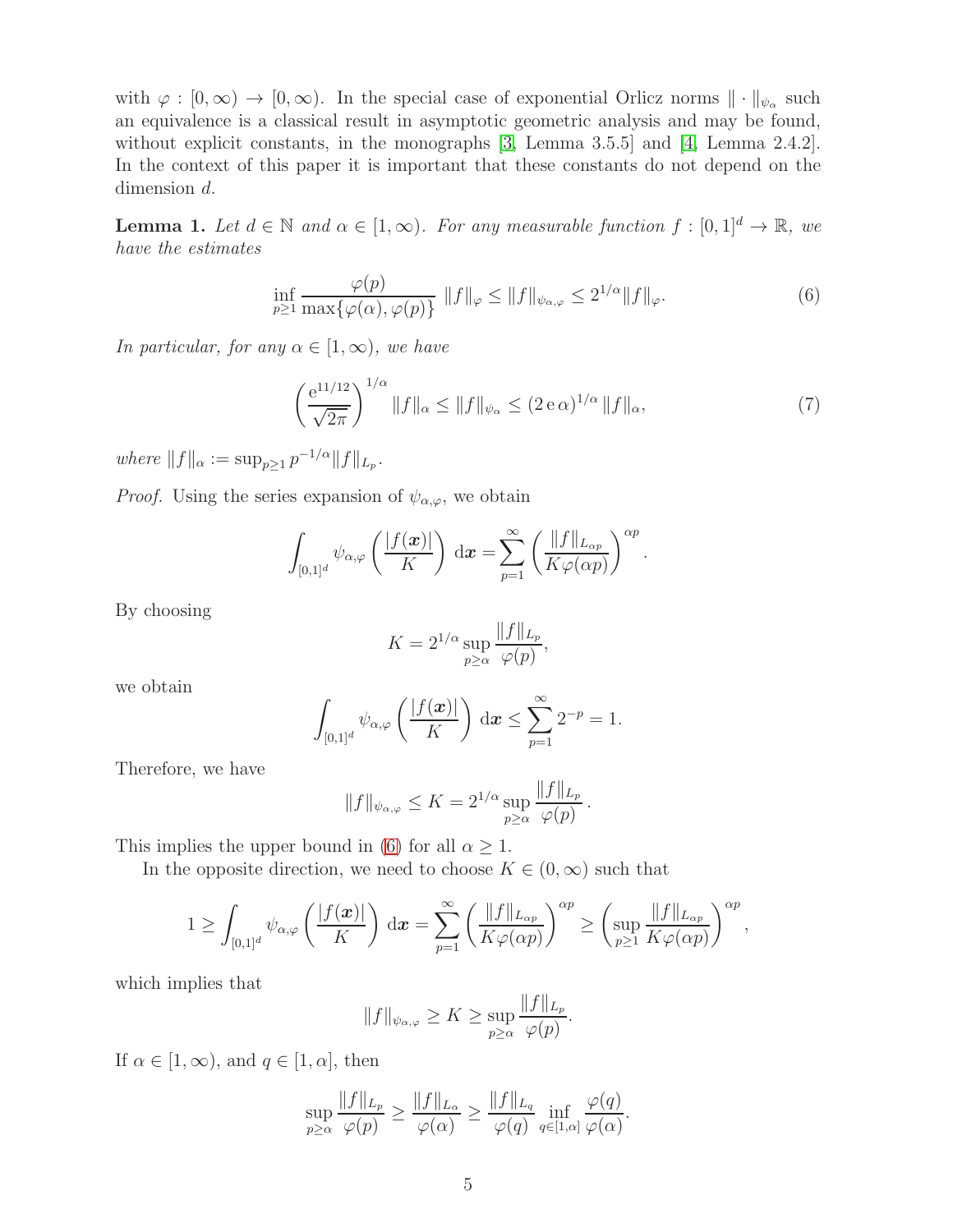Hence,

$$
\sup_{p\geq\alpha}\frac{\|f\|_{L_p}}{\varphi(p)}\geq\min\left\{1,\inf_{q\in[1,\alpha]}\frac{\varphi(q)}{\varphi(\alpha)}\right\}\sup_{p\geq1}\frac{\|f\|_{L_p}}{\varphi(p)}.
$$

In any case, for all  $\alpha \in [1,\infty)$ , we have that

$$
\sup_{p\geq\alpha} \frac{\|f\|_{L_p}}{\varphi(p)} \geq \min\left\{1, \inf_{q\geq 1} \frac{\varphi(q)}{\varphi(\alpha)}\right\} \|f\|_{\varphi} = \inf_{q\geq 1} \frac{\varphi(q)}{\max\{\varphi(\alpha), \varphi(q)\}} \|f\|_{\varphi},
$$

which implies the result since  $\inf_{q\geq 1} \frac{\varphi(q)}{\max\{\varphi(\alpha),\varphi(q)\}} \leq 1.$ 

The bound [\(7\)](#page-4-1) for the  $\psi_{\alpha}$ -norms can be shown using similar arguments together with Stirling's formula

<span id="page-5-1"></span>
$$
\sqrt{2\pi p}(p/\mathbf{e})^p \le p! \le \sqrt{2\pi p}(p/\mathbf{e})^p \mathbf{e}^{1/(12p)}.\tag{8}
$$

We are now prepared to present the proofs of our main results.

### <span id="page-5-0"></span>2.1 The proof of Theorem [1](#page-3-0)

An important consequence of Lemma [1](#page-4-2) is that the constants do not depend on the dimension, and hence the Orlicz norm discrepancy satisfies the same tractability properties as the discrepancy with respect to the norm  $\|\cdot\|_{\varphi}$ . Therefore in the following proof we will only use the latter norm.

It is well known and easily checked (see, e.g., [\[16,](#page-8-4) p. 54]) that for every  $p \in [1,\infty)$ , the initial  $L_p$ -discrepancy in dimension d satisfies

$$
\|\Delta_{\emptyset}\|_{L_p} = \frac{1}{(p+1)^{d/p}}.
$$

If  $p = \infty$ , then the initial discrepancy is 1 for every dimension  $d \in \mathbb{N}$ . This implies that

$$
\|\Delta_{\emptyset}\|_{\varphi} = \sup_{p\geq 1} \frac{1}{\varphi(p)} \frac{1}{(p+1)^{d/p}} \geq \frac{1}{(d+1)\varphi(d)},
$$

where we used the choice  $p = d$  to obtain the last inequality.

From [\[8\]](#page-8-5) we know that

<span id="page-5-2"></span>
$$
\operatorname{disc}_{L_{\infty}}(N, d) \le C_{\text{PT}} \sqrt{\frac{d}{N}},\tag{9}
$$

for some absolute constant  $C_{PT} \in (0,\infty)$ . Aistleitner [\[1\]](#page-7-2) showed that one can choose  $C_{\text{PT}} = 10$ , but according to [\[7\]](#page-8-11) the constant  $C_{\text{PT}}$  may be reduced to  $C_{\text{PT}} = 2.5287$ .

Hence, we have

$$
\mathrm{disc}_{\varphi}(N,d) \leq \mathrm{disc}_{L_{\infty}}(N,d) \cdot \sup_{p \geq 1} \frac{1}{\varphi(p)} \leq C_{\mathrm{PT}} \sup_{p \geq 1} \frac{1}{\varphi(p)} \sqrt{\frac{d}{N}},
$$

where  $\text{disc}_{\varphi}(N, d)$  stands for the discrepancy with respect to the norm  $\|\cdot\|_{\varphi}$  introduced in [\(5\)](#page-3-5). This implies that

$$
N_{\varphi}(\varepsilon, d) \le \min \left\{ N \in \mathbb{N} : C_{\text{PT}} \sup_{p \ge 1} \frac{1}{\varphi(p)} \sqrt{\frac{d}{N}} \le \frac{\varepsilon}{(d+1)\varphi(d)} \right\}
$$
  

$$
\le \left[ C_{\text{PT}}^2 \frac{d(d+1)^2 \varphi^2(d)}{\varepsilon^2} \sup_{p \ge 1} \frac{1}{\varphi^2(p)} \right],
$$
 (10)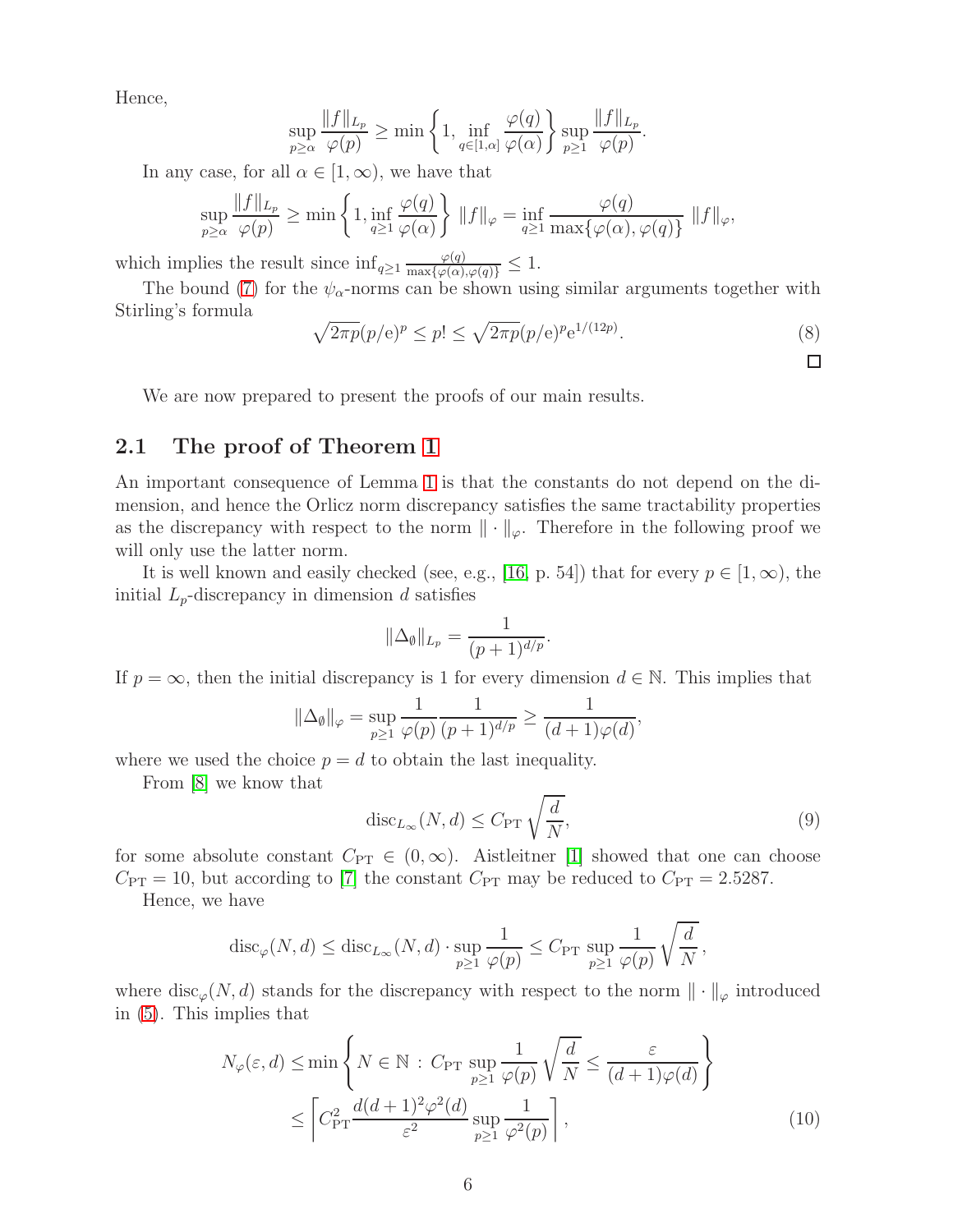where for  $x \in \mathbb{R}$ ,  $[x] := \min\{n \in \mathbb{Z} : n \geq x\}$ . This concludes the proof of the second statement in Theorem [1.](#page-3-0) As mentioned above, if we choose  $\varphi(\alpha p) = (p!)^{1/(\alpha p)}$ , then we obtain the  $\psi_{\alpha}$ -norm. Using Stirling's formula [\(8\)](#page-5-1) together with the previous result, we can deduce the first part of Theorem [1.](#page-3-0)

In order to prove the third part of Theorem [1,](#page-3-0) we apply the logarithm to  $N_{\varphi}(\varepsilon, d)$ . From [\(10\)](#page-5-2) we obtain that

$$
\log N_{\varphi}(\varepsilon, d) \le C' + 2\log \varepsilon^{-1} + 3\log(d+1) + 2\log \varphi(d)
$$

for some  $C' \in (0, \infty)$  only depending on  $\varphi$ . Hence,

$$
\limsup_{d+\varepsilon^{-1}\to\infty} \frac{\log N_{\varphi}(\varepsilon, d)}{d+\varepsilon^{-1}} \le 2 \limsup_{d+\varepsilon^{-1}\to\infty} \frac{\log \varphi(d)}{d+\varepsilon^{-1}} = 0.
$$

This implies weak tractability of the discrepancy with respect to  $\|\cdot\|_{\psi_{\alpha,\varphi}}$ .

□

#### <span id="page-6-0"></span>2.2 The proof of Theorem [2](#page-3-4)

First we show the corresponding result for  $N_{\alpha}(\varepsilon, d)$  which is based on the norm  $\lVert \cdot \rVert_{\alpha}$ . Recall that for a measurable function  $f: [0,1]^d \to \mathbb{R}$ , we defined  $||f||_{\alpha} = \sup_{p \geq 1} p^{-1/\alpha} ||f||_{L_p}$ . Let us start with a lower bound for the initial discrepancy. We have

<span id="page-6-1"></span>
$$
\|\Delta_{\emptyset}\|_{\alpha} = \sup_{p\geq 1} \frac{1}{p^{1/\alpha}} \frac{1}{(p+1)^{d/p}}
$$
  
\n
$$
\geq \frac{1}{(d \log(d+1))^{1/\alpha}} \frac{1}{(1+d \log(d+1))^{1/\log(d+1)}}
$$
  
\n
$$
\geq \frac{1}{4(d \log(d+1))^{1/\alpha}},
$$
\n(11)

where we have chosen  $p = d \log(d+1)$ . The final estimate follows from the fact that

$$
d \mapsto \frac{1}{(1+d\log(d+1))^{1/\log(d+1)}}
$$

attains its minimum in  $d = 20$  with minimal value  $0.257944...$ 

Now let  $d \in \mathbb{N}$ . Then from Gnewuch [\[6,](#page-8-12) Theorem 3] we obtain that

$$
\mathbb{E} \|\Delta_{\mathcal{P}}\|_{L_d} \le 2^{5/4} 3^{-3/4} N^{-1/2}
$$

and from Aistleitner and Hofer [\[2,](#page-7-3) Corollary 1] that for any  $q \in (0, 1)$ 

$$
\mathbb{P}\left[\|\Delta_{\mathcal{P}}\|_{L_{\infty}} \leq 5.7\sqrt{4.9 + \log((1-q)^{-1})}d^{1/2}N^{-1/2}\right] \geq q,
$$

where the expectation and probability are with respect to the point set  $\mathcal P$  consisting of independent and uniformly distributed points. Now Markov's inequality implies that there exists an N-element point set  $P$  in  $[0, 1)^d$  such that

$$
\|\Delta_{\mathcal{P}}\|_{L_d} \le a N^{-1/2}
$$
 and  $\|\Delta_{\mathcal{P}}\|_{L_{\infty}} \le a d^{1/2} N^{-1/2}$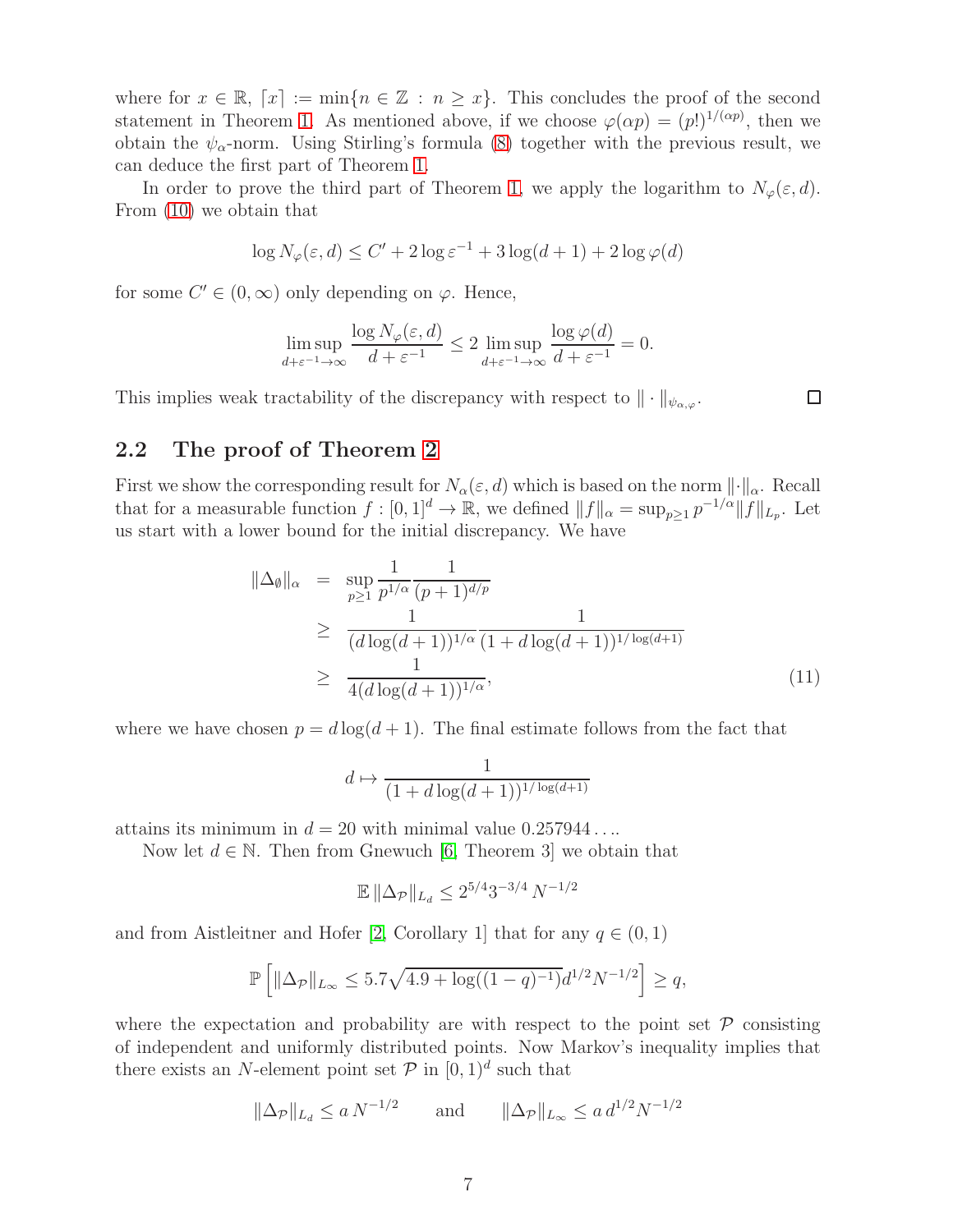provided that

$$
1 > \frac{2^{5/4}}{3^{3/4}a} + \exp\left(4.9 - \left(\frac{a}{5.7}\right)^2\right).
$$

For this point set  $P$ , we obtain

<span id="page-7-4"></span>
$$
\|\Delta_{\mathcal{P}}\|_{\alpha} = \sup_{p\geq 1} p^{-1/\alpha} \|\Delta_{\mathcal{P}}\|_{L_p}
$$
  
\n
$$
= \max \left\{ \sup_{p\leq d} p^{-1/\alpha} \|\Delta_{\mathcal{P}}\|_{L_p}, \sup_{p\geq d} p^{-1/\alpha} \|\Delta_{\mathcal{P}}\|_{L_p} \right\}
$$
  
\n
$$
\leq a N^{-1/2} \max \left\{ \sup_{p\leq d} p^{-1/\alpha}, \sup_{p\geq d} p^{-1/\alpha} d^{1/2} \right\}
$$
  
\n
$$
= a N^{-1/2} \max \left\{ 1, d^{1/2-1/\alpha} \right\}. \tag{12}
$$

Combining [\(11\)](#page-6-1) and [\(12\)](#page-7-4), we obtain the upper bound

$$
N_{\alpha}(\varepsilon, d) \leq \min \left\{ N \in \mathbb{N} : \frac{a}{N^{1/2}} \max \left\{ 1, d^{1/2 - 1/\alpha} \right\} \leq \varepsilon \frac{1}{4(d \log(d+1))^{1/\alpha}} \right\}
$$
  
= 
$$
\left[ 16 \cdot a^2 d^{2/\alpha} \max \left\{ 1, d^{1-2/\alpha} \right\} \left( \log(d+1) \right)^{2/\alpha} \varepsilon^{-2} \right]
$$
  
= 
$$
\left[ 16 \cdot a^2 d^{\max\{1, 2/\alpha\}} \left( \log(d+1) \right)^{2/\alpha} \varepsilon^{-2} \right]
$$

for all  $\alpha \in [1, \infty)$ . Note that we may choose  $a = 12.75$  leading to  $16a^2 = 2601$ .

Using the second part of Lemma [1,](#page-4-2) we obtain

$$
N_{\psi_{\alpha}}(\varepsilon, d) \leq N_{\alpha}(\varepsilon', d)
$$

with

$$
\varepsilon' = \varepsilon \left( \frac{e^{11/12}}{\sqrt{2\pi}} \right)^{1/\alpha} \alpha^{-1/\alpha}.
$$

 $\Box$ 

From this we finally obtain the upper bound for  $N_{\psi_\alpha}(\varepsilon, d)$ .

<span id="page-7-2"></span>References

- [1] Ch. Aistleitner. Covering numbers, dyadic chaining and discrepancy. *J. Complexity*, 27(6):531–540, 2011.
- <span id="page-7-3"></span>[2] Ch. Aistleitner and M. Hofer. Probabilistic discrepancy bound for Monte Carlo point sets. *Math. Comp.*, 83(287):1373–1381, 2014.
- <span id="page-7-0"></span>[3] S. Artstein-Avidan, A. Giannopoulos, and V. D. Milman. *Asymptotic geometric analysis. Part I*, volume 202 of *Mathematical Surveys and Monographs*. American Mathematical Society, Providence, RI, 2015.
- <span id="page-7-1"></span>[4] S. Brazitikos, A. Giannopoulos, P. Valettas, and B.-H. Vritsiou. *Geometry of isotropic convex bodies*, volume 196 of *Mathematical Surveys and Monographs*. American Mathematical Society, Providence, RI, 2014.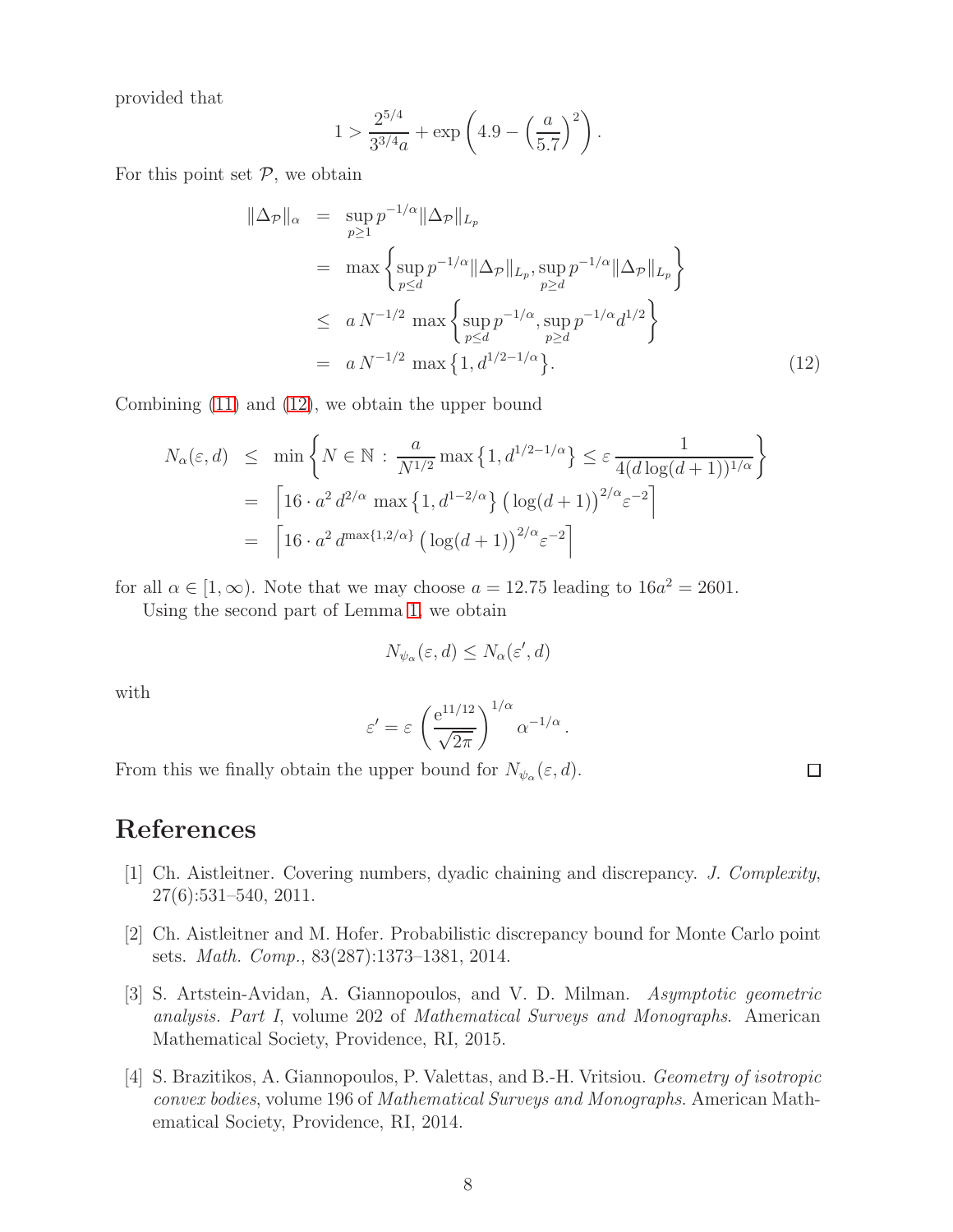- <span id="page-8-12"></span><span id="page-8-0"></span>[5] J. Dick and F. Pillichshammer. *Digital nets and sequences. Discrepancy theory and quasi-Monte Carlo integration*. Cambridge University Press, Cambridge, 2010.
- <span id="page-8-11"></span>[6] M. Gnewuch. Bounds for the average  $L^p$ -extreme and the  $L^\infty$ -extreme discrepancy. *Electron. J. Combin.*, 12:Research Paper 54, 11, 2005.
- <span id="page-8-5"></span>[7] M. Gnewuch and N. Hebbinghaus. *private communications*, 2018.
- [8] S. Heinrich, E. Novak, G. W. Wasilkowski, and H. Woźniakowski. The inverse of the star-discrepancy depends linearly on the dimension. *Acta Arith.*, 96(3):279–302, 2001.
- <span id="page-8-6"></span>[9] A. Hinrichs. Covering numbers, Vapnik-Cervonenkis classes and bounds for the stardiscrepancy. *J. Complexity*, 20(4):477–483, 2004.
- <span id="page-8-1"></span>[10] A. Hinrichs. Discrepancy, integration and tractability. In *Monte Carlo and quasi-Monte Carlo methods 2012*, volume 65 of *Springer Proc. Math. Stat.*, pages 129–172. Springer, Heidelberg, 2013.
- <span id="page-8-9"></span>[11] M. A. Krasnosel'ski˘ı and Ja. B. Ruticki˘ı. *Convex functions and Orlicz spaces*. Translated from the first Russian edition by Leo F. Boron. P. Noordhoff Ltd., Groningen, 1961.
- <span id="page-8-2"></span>[12] L. Kuipers and H. Niederreiter. *Uniform distribution of sequences*. Wiley-Interscience [John Wiley & Sons], New York-London-Sydney, 1974. Pure and Applied Mathematics.
- <span id="page-8-8"></span>[13] J. Lindenstrauss and L. Tzafriri. *Classical Banach spaces. I*, volume 92 of *Sequence spaces, Ergebnisse der Mathematik und ihrer Grenzgebiete*. Springer-Verlag, Berlin-New York, 1977.
- <span id="page-8-10"></span>[14] W. A. J. Luxemburg. *Banach function spaces*. Thesis, Technische Hogeschool te Delft, 1955.
- <span id="page-8-3"></span>[15] E. Novak and H. Woźniakowski. *Tractability of multivariate problems. Vol. 1: Linear information*, volume 6 of *EMS Tracts in Mathematics*. European Mathematical Society (EMS), Zürich, 2008.
- <span id="page-8-4"></span>[16] E. Novak and H. Wo´zniakowski. *Tractability of multivariate problems. Volume II: Standard information for functionals*, volume 12 of *EMS Tracts in Mathematics*. European Mathematical Society (EMS), Zürich, 2010.
- <span id="page-8-7"></span>[17] H. Wo´zniakowski. Efficiency of quasi-Monte Carlo algorithms for high dimensional integrals. In *Monte Carlo and quasi-Monte Carlo methods 1998 (Claremont, CA)*, pages 114–136. Springer, Berlin, 2000.

#### Author's Addresses:

Josef Dick, School of Mathematics and Statistics, The University of New South Wales, Sydney, NSW 2052, Australia. Email: josef.dick@unsw.edu.au